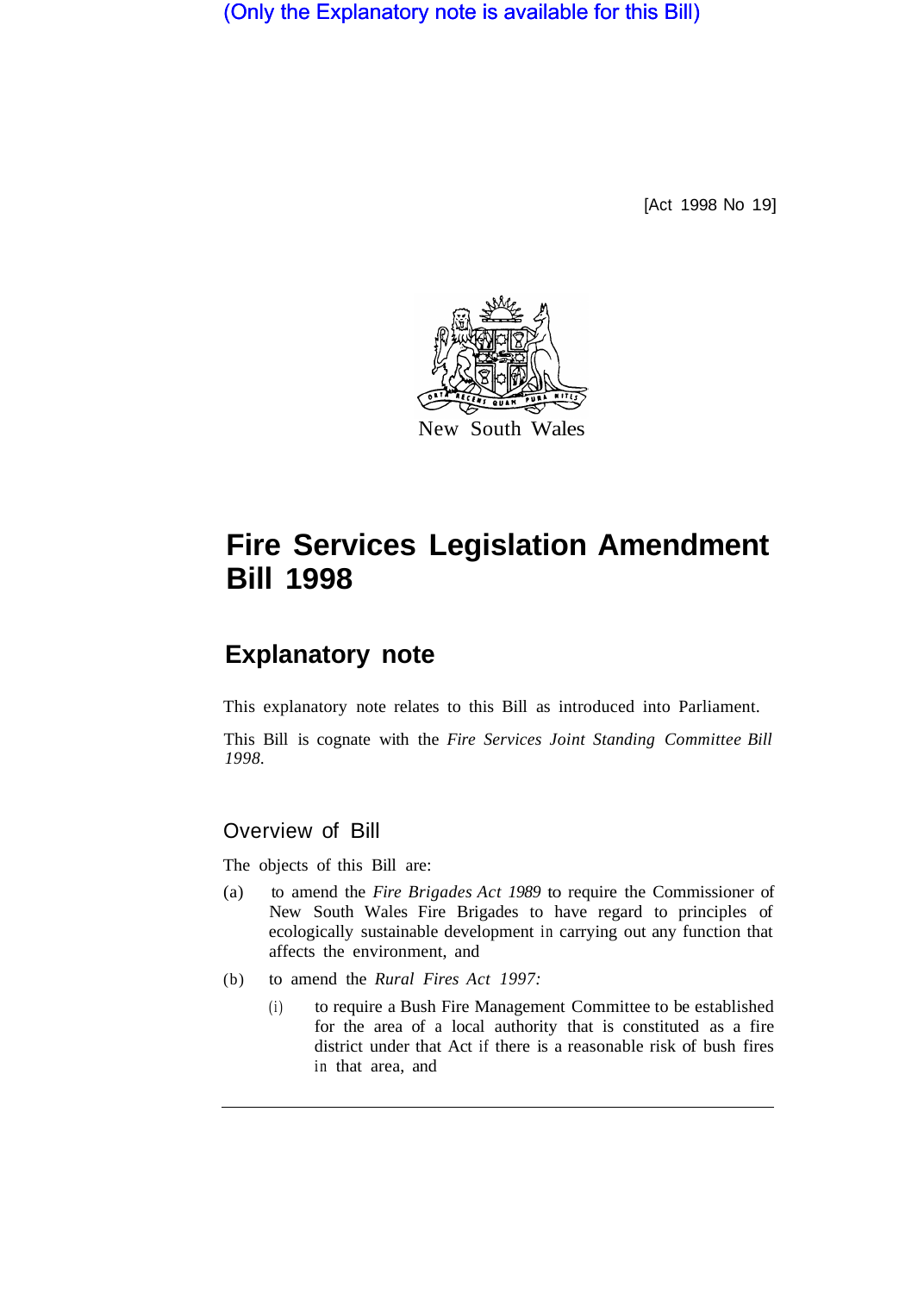Fire Services Legislation Amendment Bill 1998 [Act 1998 No 19]

Explanatory note

- (ii) to extend the period within which a Bush Fire Management Committee is required to prepare and submit draft bush fire management plans to the Bush Fire Co-ordinating Committee, and
- (iii) for the purpose of effecting statute law revision.

### Outline of provisions

**Clause 1** sets out the name (also called the short title) of the proposed Act.

**Clause 2** provides for the commencement of the proposed Act on a day or days to be appointed by proclamation.

**Clause 3** is a formal provision giving effect to the amendment to the *Fire Brigades Act 1989* set out in Schedule 1.

**Clause 4** is a formal provision giving effect to the amendments to the *Rural Fires Act 1997* set out in Schedule 2.

#### **Schedule 1 Amendment of Fire Brigades Act 1989**

**Schedule 1** inserts new section 10A in the *Fire Brigades Act 1989,* which requires the Commissioner of New South Wales Fire Brigades to have regard to principles of ecologically sustainable development described in the *Protection of the Environment Administration Act 1991* in carrying out any function that affects the environment.

#### **Schedule 2 Amendment of Rural Fires Act 1997**

#### **Bush Fire Management Committees**

At present, section 50 of the *Rural Fires Act 1997* allows the Bush Fire Co-ordinating Committee to constitute a Bush Fire Management Committee for the area of a local authority that is constituted solely as a fire district. **Schedule 2 [I]** amends section 50 to require a Bush Fire Management Committee to be established for the area of a local authority that is constituted as a fire district if there is a reasonable risk of bush fires in that area. **Schedule 2 [2]** is a consequential amendment.

**Schedule 2 [3]** extends the period within which the first bush fire management plans must be submitted by a Bush Fire Management Committee from 3 months to 12 months after the Committee is constituted.